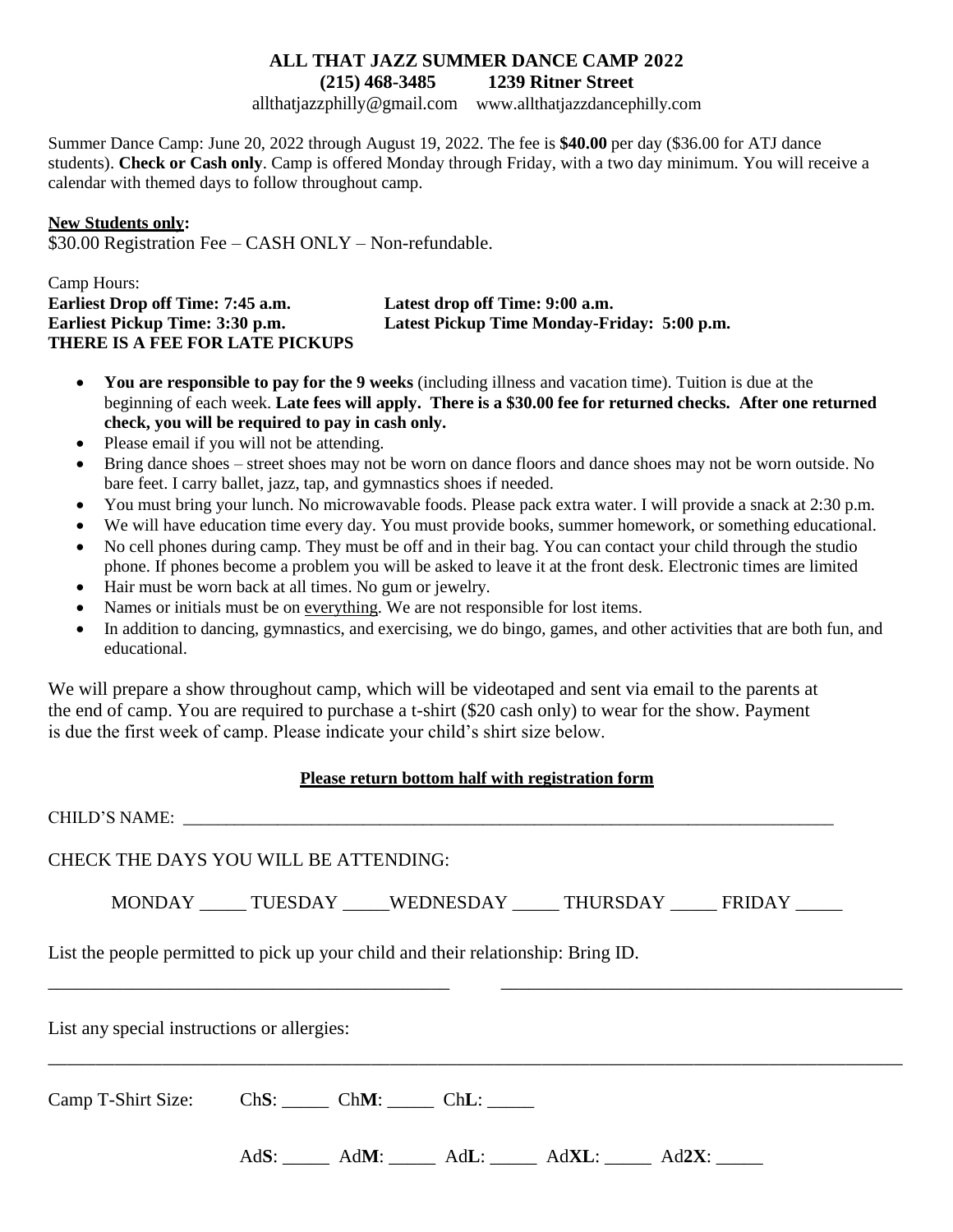### **All That Jazz Dance Studio**

AllThatJazzPhilly@gmail.com

|             | DOB:             |
|-------------|------------------|
|             |                  |
|             |                  |
|             |                  |
|             | Cell Phone: 2008 |
| Experience: | School:          |

### **Waiver, Release and Indemnity:**

In consideration of the acceptance of my application to receive instruction and/or participate in activities and/or programs sponsored by or conducted upon the premises of All That Jazz.

- 1. I hereby agree to comply with all the rules and regulations and instructions of All That Jazz, its agents, employees and representatives.
- 2. For myself, my heirs, executors, administrators, distributees, successors and assigns, I hereby:

a. Acknowledge that all types of dance and dance instruction carry with it certain known and unknown risks and dangers which could result in physical injury to myself and/or others, and that by participating in dance and/or dance instruction, I am assuming all such risks;

b. Waive and release any and all claims I may have at any time against All That Jazz, its officers, directors, shareholders, agents, employees, and representatives, and their respective heirs, executors, administrators, distributees, successors and assigns (hereinafter collectively referred to as "Releasee");

c. Release and discharge Releasee, from any and all liability, actions, claims, damage, costs and legal fees resulting from my instruction and/or participation in activities sponsored by or conducted upon the premises of All That Jazz; and

d. Indemnify and hold harmless Releasee against any such claim I or any guest of mine or any one of my or their executors, administrators, distributees, successors and assigns may have or assert against Releasee, and against any costs including attorney's fees with respect thereto.

3. I acknowledge that I have sole responsibility for my personal possessions and equipment used during any instruction or event conducted by or on behalf of All That Jazz and shall hold All That Jazz harmless from any responsibility for loss, damage or theft of same.

a. ATJ is not responsible for any belongings left at the studio for more than 60 days, including costumes.

4. I hereby attest and verify that I am physically fit and able to engage in the activities contemplated herein, and that my physical condition has been verified by a licensed medical doctor.

5. By signing this waiver, I give permission to All That Jazz, at its sole discretion, to obtain medical care for the student at a facility of its choosing. I agree that any medical expense incurred will be paid in full, by the client, to the medical facility.

6. I hereby grant full permission and authority to All That Jazz to use for any legitimate purpose and without payment or compensation, anyphotographs, video, motion pictures, sound recordings of any instruction or event in which I am involved which depicts my person.

7. By signing this waiver, I attest to pay weekly by cash or check only or late fees will apply. Costumes are nonrefundable.

8. My signature below signifies that I have been given and have read the All That Jazz studio policy and agree to adhere to its contents.

9. I hereby certify that I am eighteen (18) years of age or older. (In the event that the application is under the age of eighteen (18) years, the parent's or guardian's signature below is an acceptance of all terms of conditions set forth above.) I have read this document, and I understand its contents. This signed form will be for the duration at All That Jazz.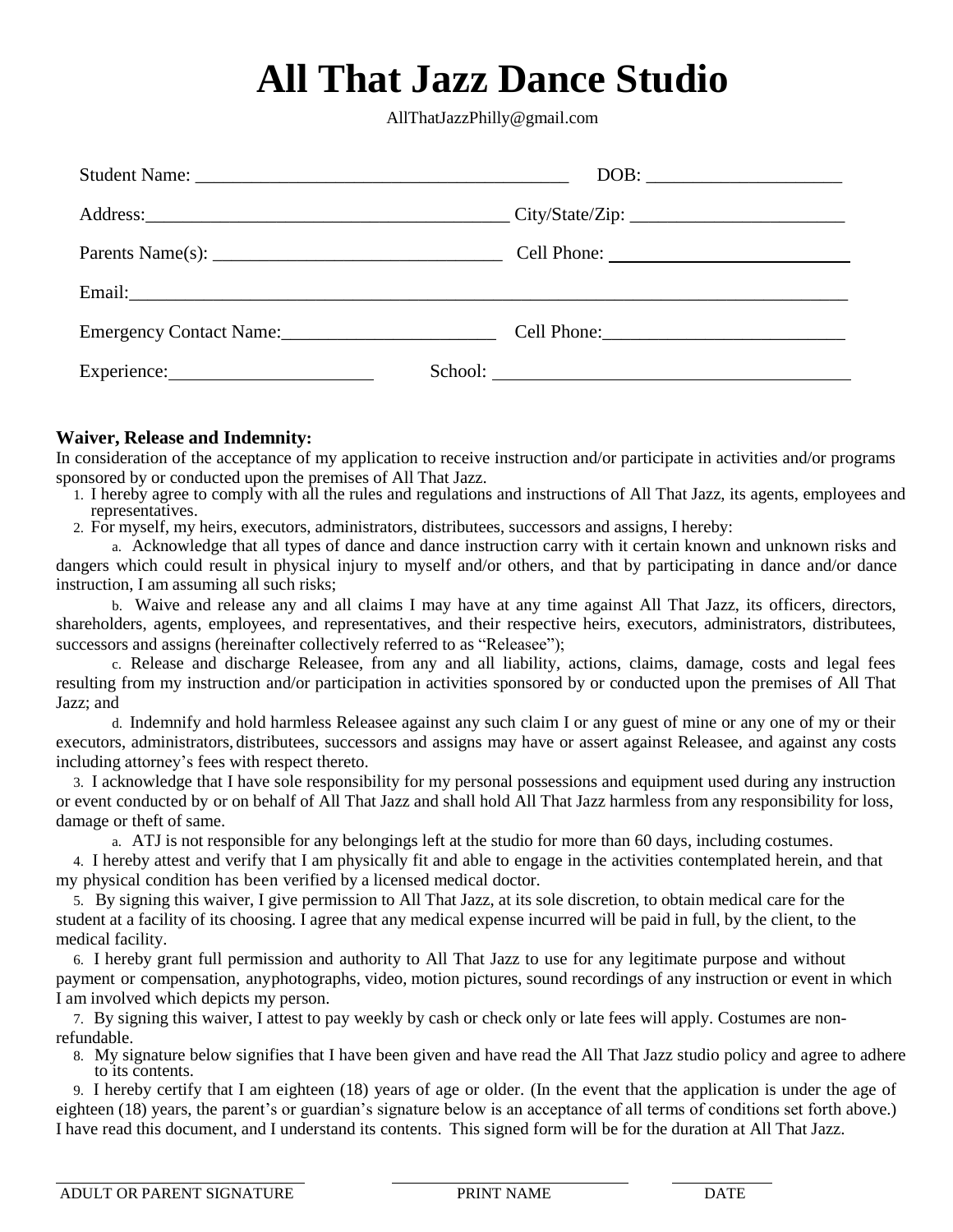## June 2022

| Sun | Mon                                     | Tue                  | Wed                  | Thu                  | Fri                  | Sat            |
|-----|-----------------------------------------|----------------------|----------------------|----------------------|----------------------|----------------|
|     |                                         |                      | $\overline{1}$       | $\overline{2}$       | $\overline{3}$       | $\overline{4}$ |
|     | 5<br>6                                  |                      | 8                    | 9                    | 10                   | 11             |
| 12  | 13                                      | 14                   | 15                   | 16                   | 17                   | 18             |
| 19  | 20<br>1st day of Camp<br>Meet and Greet | 21<br>Meet and Greet | 22<br>Meet and Greet | 23<br>Meet and Greet | 24<br>Meet and Greet | 25             |
| 26  | 27<br>Wear Gray                         | 28<br>Wear Blue      | 29<br>Wear Tie-Dye   | 30<br>Wear Red       |                      |                |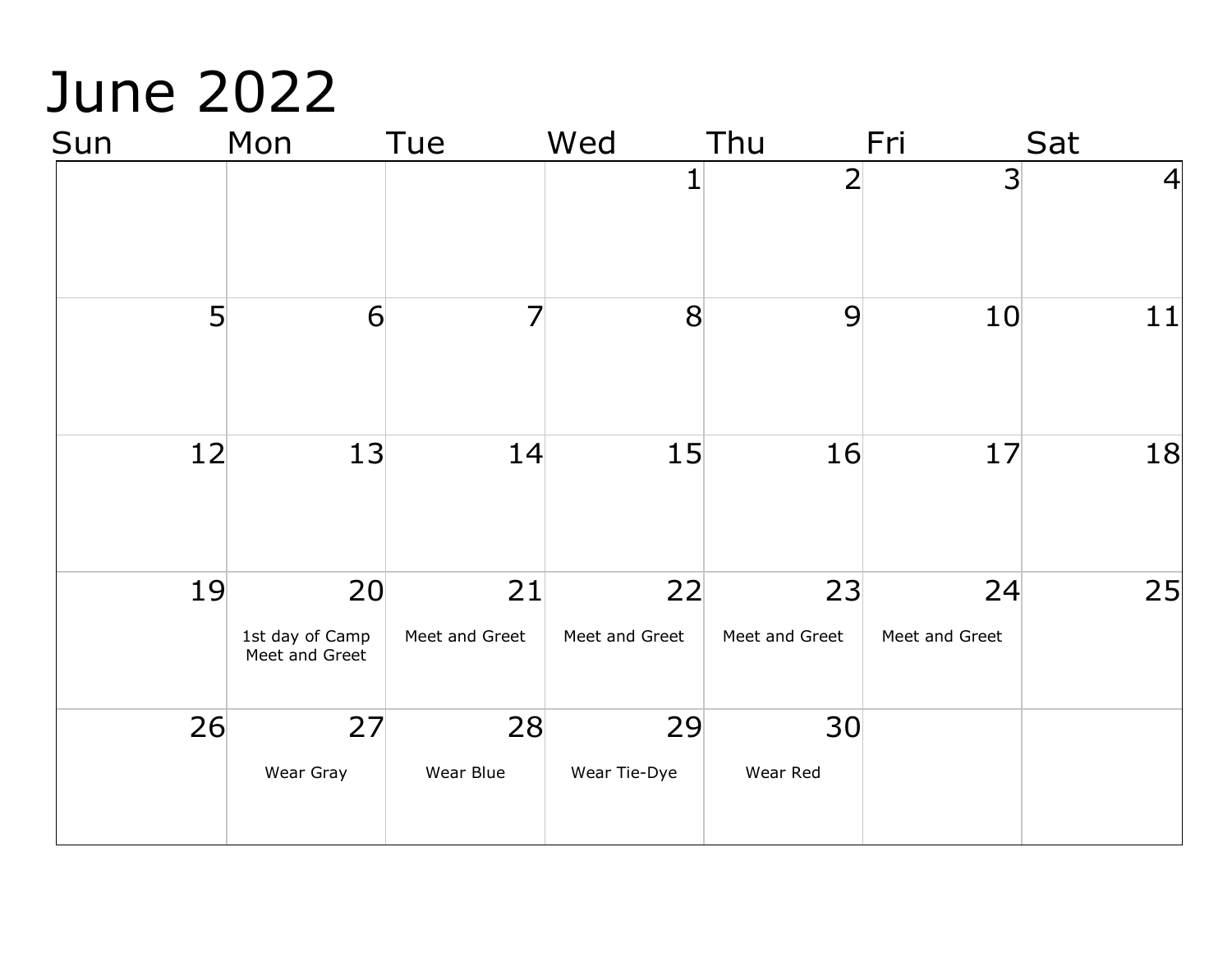# July 2022

| Sun            | Mon                      | Tue                             | Wed                           | Thu                                               | Fri                             | Sat            |
|----------------|--------------------------|---------------------------------|-------------------------------|---------------------------------------------------|---------------------------------|----------------|
|                |                          |                                 |                               |                                                   | <b>Wear Patriotic</b><br>Colors | $\overline{2}$ |
| $\overline{3}$ | $\overline{4}$<br>Closed | 5<br>Wear PJs                   | 6<br>Raffle Day               | Wear Black & White                                | 8<br>Phillies Friday            | 9              |
| 10             | 11<br>Raffle Day         | 12<br>Name that Tune<br>Tuesday | 13<br>Workout<br>Wednesday    | 14<br>Decade Day - Dress<br>for 60s, 70s, or 80s  | 15<br>Eagles Day                | 16             |
| 17             | 18<br>Movie Monday       | 19<br>Raffle Day                | 20<br>Whispering<br>Wednesday | 21<br>Ethnic Day - Tell us<br>about your heritage | 22<br><b>Fictional Friday</b>   | 23             |
| 24/31          | 25<br>Christmas in July  | 26<br>Crazy Socks Day           | 27<br>Western<br>Wednesday    | 28<br>Olympic Day                                 | 29<br>Flyers Day                | 30             |